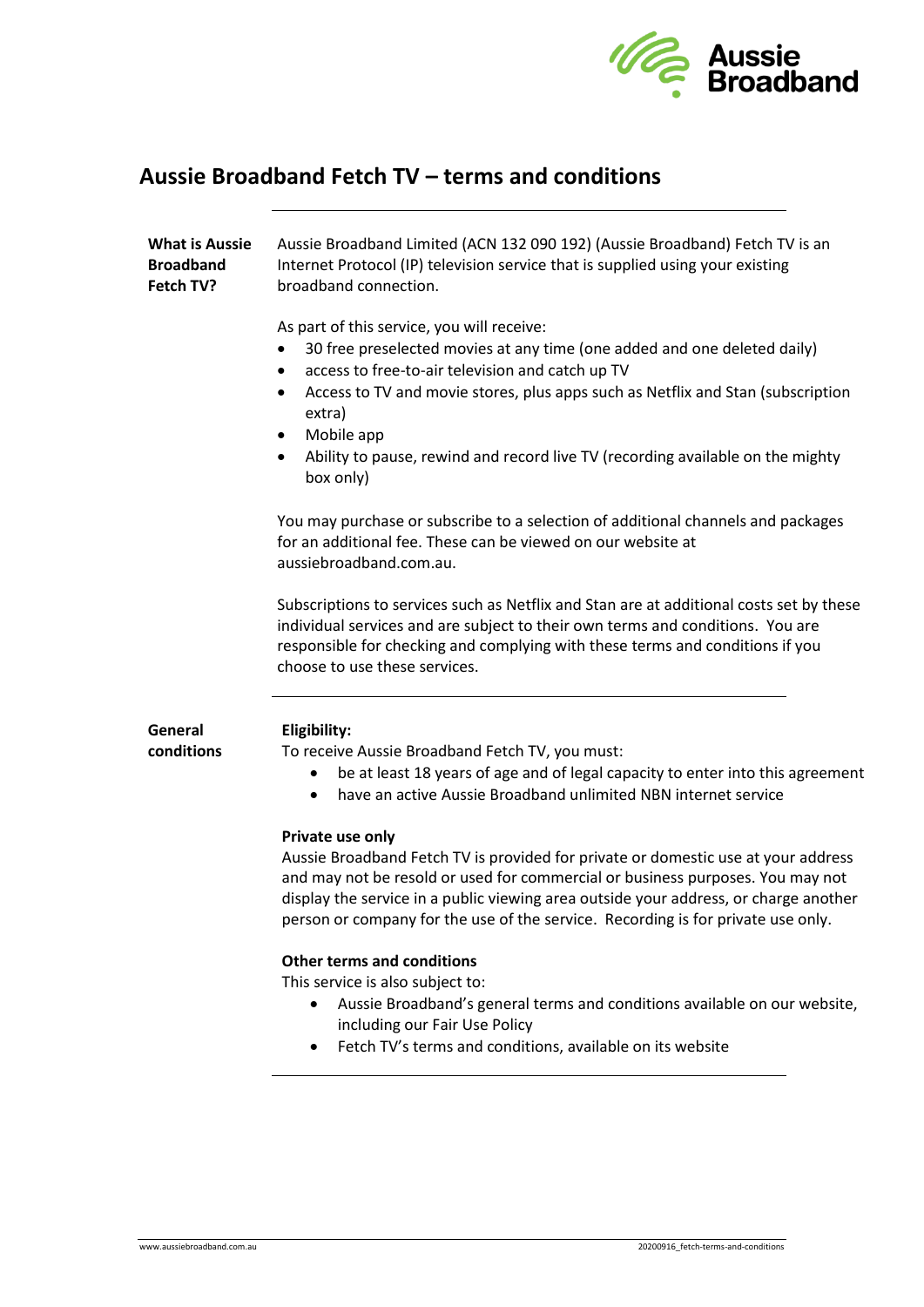# **Things we think are important to note**

#### **Quality of service**

We cannot guarantee all free to air channels will be able to transmit, as the quality of each channel's transmission is linked to the aerial's ability to pick up the signal for the channel in question. Problems receiving a particular channel may not be resolved by subscribing to this service. Free to air channels received through the aerial do not form part of this service and we and our supplier are not responsible for the content of free to air channels.

## **Ownership of box**

The Fetch TV box remains the property of Aussie Broadband. If you cancel your unlimited internet service and/or Fetch service with us, you must return the box in good working order to Aussie Broadband at your own cost within 30 days. If you do not return the box you will be billed a non-return fee of \$135 for the Fetch Mini and \$300 for the Fetch Mighty, and you will not be able to use the box for any other service.

# **Ownership of content**

Please note that buying content gives you access so long as you have your current Aussie Broadband Fetch TV account. This access will be lost if your account is cancelled or deactivated and cannot be ported to another Fetch TV account. Paid content (but not recordings) may still be viewed on the Fetch TV app.

# **Equipment In our standard pack, we provide:**

- Fetch set top box
- Fetch TV remote
- batteries
- power cable
- HDMI cable
- RJ45 ethernet cable
- Instruction guide

You can purchase additional equipment from us (eg, a second set top box) – see our website for costs.

## **You will need to provide:**

- an active internet connection via WiFi or cabled data point such as an ethernet cable or an ethernet over powerline device. You will need to pay for your own internal cabling if required.
- a compatible television with an HDMI port

Fetch's free-to-air component is dependent on the quality of the signal received on the free-to-air antenna installed at your premises.

## **Equipment use:**

You take responsibility for all use of the equipment in your premises, and agree to ensure that it is used properly in accordance with any reasonable instructions we provide. You must ensure that no one tampers with the equipment and you must let us know promptly if it is damaged, stolen or interfered with.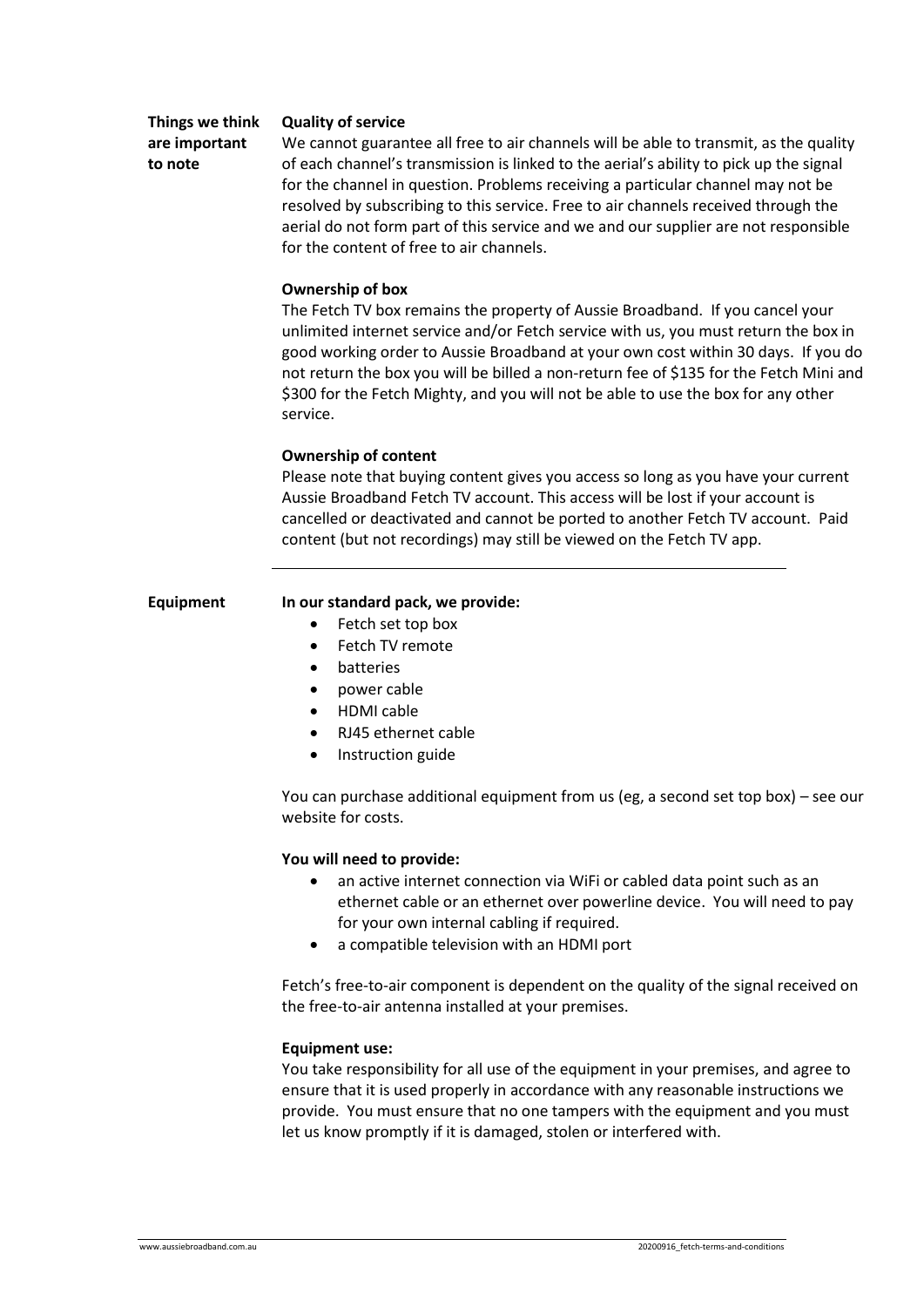| <b>Equipment return</b> |  |
|-------------------------|--|
|-------------------------|--|

See "things we think are important to note" for details on equipment return.

| <b>Activating your</b><br>service | We will provide instructions on installing and activating your equipment. Our<br>support team can also provide help by calling 1300 880 905.                                                                                                                                                                                                                                                                                                                                                                                                                                                                                                                                                                            |
|-----------------------------------|-------------------------------------------------------------------------------------------------------------------------------------------------------------------------------------------------------------------------------------------------------------------------------------------------------------------------------------------------------------------------------------------------------------------------------------------------------------------------------------------------------------------------------------------------------------------------------------------------------------------------------------------------------------------------------------------------------------------------|
|                                   | If you haven't activated your service within 30 days of your Fetch box being<br>dispatched, we'll begin billing.                                                                                                                                                                                                                                                                                                                                                                                                                                                                                                                                                                                                        |
| Content                           | <b>Control</b><br>You are responsible for parental/other controls.<br>Some channels and/or programs are only accessible with a PIN. Refer to the TV User<br>Guide or onscreen help for setting up your PIN. You are responsible for keeping<br>your PIN safe and confidential.<br><b>Channels</b>                                                                                                                                                                                                                                                                                                                                                                                                                       |
|                                   | Channel inclusions are subject to change without notice.                                                                                                                                                                                                                                                                                                                                                                                                                                                                                                                                                                                                                                                                |
|                                   | <b>Purchasing</b><br>Video On Demand and Pay Per View (VOD & PPV) programs (if any) may be<br>purchased following the directions using the on-screen menu.                                                                                                                                                                                                                                                                                                                                                                                                                                                                                                                                                              |
|                                   | At the time of ordering VOD & PPV programs, you will be notified of:                                                                                                                                                                                                                                                                                                                                                                                                                                                                                                                                                                                                                                                    |
|                                   | the costs of the program; and<br>$\bullet$<br>how long or how many times you are permitted to view the program.<br>$\bullet$                                                                                                                                                                                                                                                                                                                                                                                                                                                                                                                                                                                            |
|                                   | After confirming a VOD or PPV purchase, it cannot be cancelled. However, if a<br>broadcast itself is cancelled, you will not be charged.                                                                                                                                                                                                                                                                                                                                                                                                                                                                                                                                                                                |
|                                   | If your account has been suspended, you will not be able to make any Fetch<br>purchases or watch content                                                                                                                                                                                                                                                                                                                                                                                                                                                                                                                                                                                                                |
|                                   | Once-off Fetch purchases are capped in our system at \$100 to prevent bill shock.<br>This limit can be lifted by contacting our customer service team on 1300 880 905.                                                                                                                                                                                                                                                                                                                                                                                                                                                                                                                                                  |
|                                   | <b>Recording</b><br>You acknowledge and agree that:                                                                                                                                                                                                                                                                                                                                                                                                                                                                                                                                                                                                                                                                     |
|                                   | not all material and content is recordable (eg some interactive material);<br>٠<br>VOD and PPV content, including movies, may not be recorded<br>recording is for private use at your premises only<br>recorded programs may be erased permanently due to severe weather<br>$\bullet$<br>conditions or power surges<br>We and our suppliers may erase any program recorded on the Fetch box for any<br>reason including, for example, if required by content suppliers or to reformat<br>your equipment, or if we reasonably believe you are using equipment other<br>than in accordance with your agreement with us; and<br>we are not liable for any programs or other personal content erased from your<br>equipment |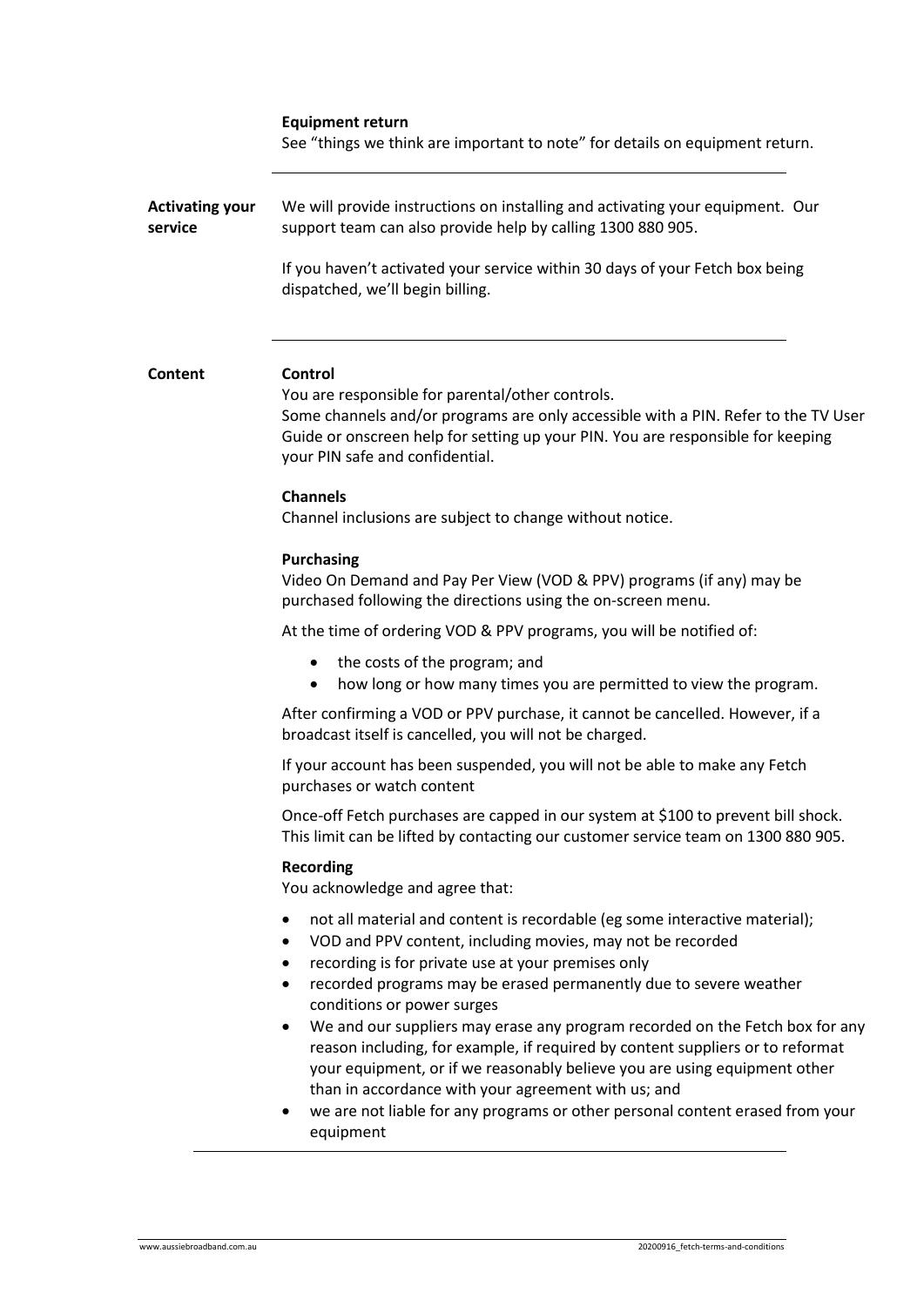| <b>Billing</b>                 | Our billing arrangements will be the same as specified in our general terms and<br>conditions.                                                                                                                                                                                                                                               |
|--------------------------------|----------------------------------------------------------------------------------------------------------------------------------------------------------------------------------------------------------------------------------------------------------------------------------------------------------------------------------------------|
|                                | Fetch billing will be on a month-to-month basis (no contract). The cost of Fetch<br>services is in addition to your monthly Aussie Broadband internet plan cost.                                                                                                                                                                             |
|                                | The cost of your service will depend on your base package and any additional<br>services or packages you have selected, and any VOD or PPV programs you have<br>used.                                                                                                                                                                        |
|                                | Billing timing includes:                                                                                                                                                                                                                                                                                                                     |
|                                | your Fetch monthly fee will be aligned to your current invoice billing date,<br>and will be billed in advance<br>Channel subscriptions will be aligned to your invoice billing date, and billed<br>$\bullet$<br>in advance<br>One-off purchases (VOD and PPV) are aligned to your invoice billing date<br>$\bullet$<br>and billed in arrears |
|                                | You are responsible for all charges on your service even if you did not personally<br>authorise them. Note that once-off Fetch purchases are capped in our system at<br>\$100 to prevent bill shock. This limit can be lifted by contacting our customer<br>service team on 1300 880 905.                                                    |
|                                | If your account has been suspended, you will not be able to make any Fetch<br>purchases or watch content                                                                                                                                                                                                                                     |
|                                | We may vary the charges for Aussie Broadband Fetch TV at any time in accordance<br>with our general terms and conditions.                                                                                                                                                                                                                    |
| <b>Privacy</b>                 | We may use and disclose your personal information in accordance with our privacy<br>policy, available on our website.                                                                                                                                                                                                                        |
|                                | Our suppliers may use and disclose your personal information in accordance with<br>their privacy policies (access FetchTV's privacy policy onscreen via the Settings<br>menu).                                                                                                                                                               |
| <b>Changing the</b><br>service | We may change the Aussie Fetch TV service from time to time, such as by changing<br>or withdrawing a channel, application, program, feature or function. Any other<br>change to your service may be undertaken in in accordance with our general terms<br>and conditions.                                                                    |
|                                | If you downgrade your broadband plan to one that is not compatible with Aussie<br>Broadband Fetch TV, your equipment must be returned (see "things we think are<br>important to note")                                                                                                                                                       |
| <b>Cancelling your</b>         | We do not charge an exit fee for this service.                                                                                                                                                                                                                                                                                               |
| service                        | You can cancel your Aussie Broadband Fetch TV service by providing 30 days' notice<br>to us. We do not pro-rata and you will be charged for the full billing period in your<br>final month.                                                                                                                                                  |